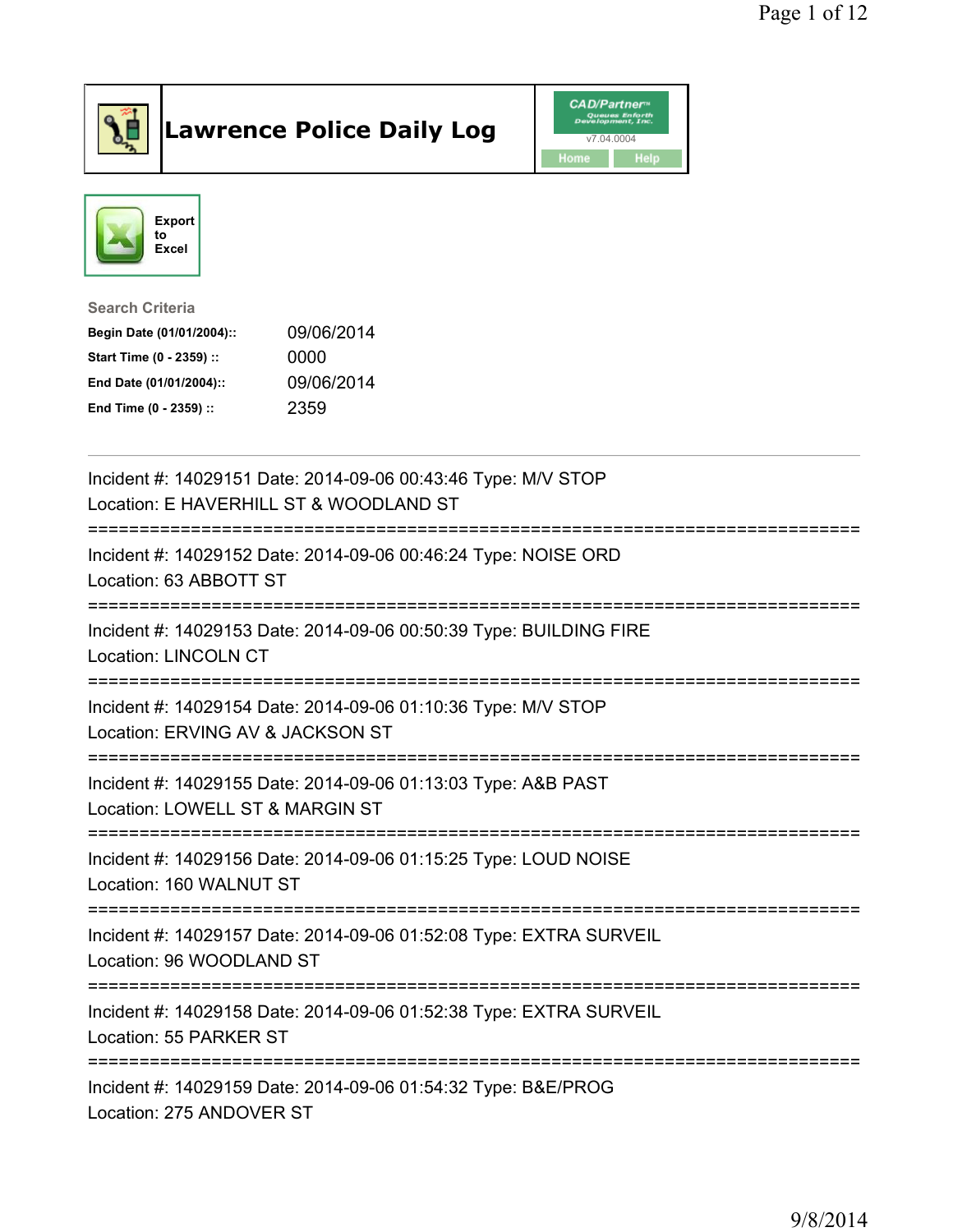| Incident #: 14029160 Date: 2014-09-06 02:14:39 Type: ALARMS<br>Location: SALVATION ARMY / 250 HAVERHILL ST                                         |
|----------------------------------------------------------------------------------------------------------------------------------------------------|
| Incident #: 14029161 Date: 2014-09-06 02:21:54 Type: ALARMS<br>Location: ROMANOS PIZZA / 311 MERRIMACK ST<br>===================================== |
| Incident #: 14029162 Date: 2014-09-06 02:26:18 Type: DISORDERLY<br>Location: 9 APPLETON ST                                                         |
| Incident #: 14029163 Date: 2014-09-06 02:35:34 Type: HIT & RUN M/V<br>Location: 121 WILLOW ST                                                      |
| Incident #: 14029164 Date: 2014-09-06 02:36:54 Type: SUS PERS/MV<br>Location: 16 CHESTER ST                                                        |
| Incident #: 14029165 Date: 2014-09-06 02:55:07 Type: M/V STOP<br>Location: BOWDOIN ST & S BROADWAY                                                 |
| Incident #: 14029166 Date: 2014-09-06 03:32:44 Type: UNWANTEDGUEST<br>Location: 162 FRANKLIN ST                                                    |
| Incident #: 14029167 Date: 2014-09-06 03:39:02 Type: M/V STOP<br>Location: AMESBURY ST & METHUEN ST                                                |
| Incident #: 14029168 Date: 2014-09-06 03:56:39 Type: UNKNOWN PROB<br>Location: 129 BENNINGTON ST                                                   |
| Incident #: 14029169 Date: 2014-09-06 03:59:26 Type: ALARM/BURG<br>Location: 123 LAWRENCE ST                                                       |
| Incident #: 14029170 Date: 2014-09-06 04:17:45 Type: HIT & RUN PED<br>Location: 360 BROADWAY                                                       |
| Incident #: 14029171 Date: 2014-09-06 04:23:00 Type: DISORDERLY<br>Location: 196 BOXFORD ST                                                        |
| =========================<br>Incident #: 14029172 Date: 2014-09-06 05:33:13 Type: A&B D/W PAST<br>Location: PARK ST & HAMPSHIRE ST                 |
| Incident #: 14029173 Date: 2014-09-06 05:41:49 Type: FIRE/MV<br>I continue DT ANE MODTLI 0 EVIT AN                                                 |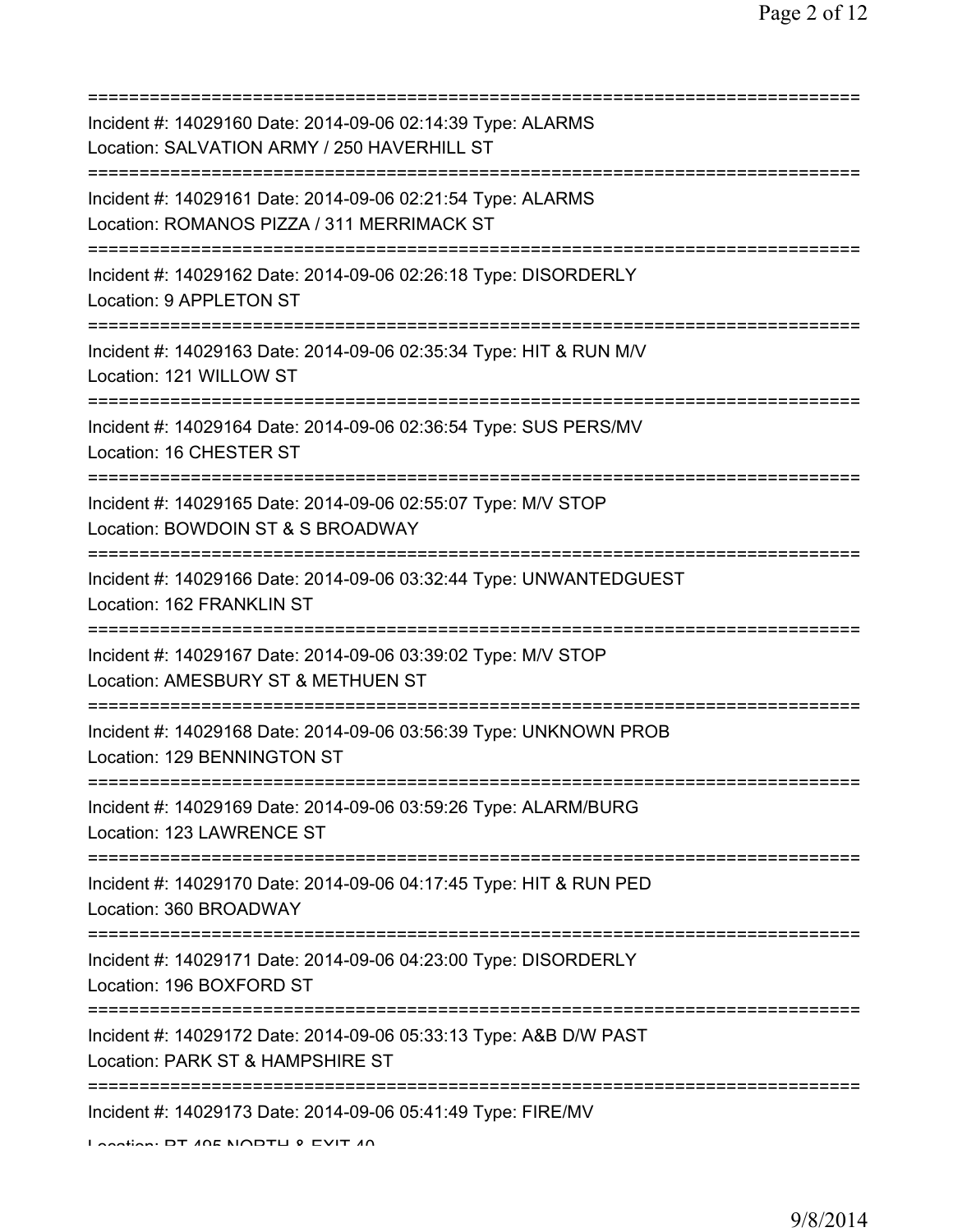| -------------------------------                                                                                                             |
|---------------------------------------------------------------------------------------------------------------------------------------------|
| Incident #: 14029174 Date: 2014-09-06 06:37:44 Type: KEEP PEACE<br>Location: 162 FRANKLIN ST FL 2                                           |
| Incident #: 14029176 Date: 2014-09-06 07:41:57 Type: STOL/MV/PAS<br>Location: 17 BEDFORD ST<br>=====================================        |
| Incident #: 14029175 Date: 2014-09-06 07:42:19 Type: M/V STOP<br>Location: BROADWAY & CROSS ST                                              |
| Incident #: 14029177 Date: 2014-09-06 07:50:40 Type: M/V STOP<br>Location: ESSEX ST & LAWRENCE ST<br>====================================== |
| Incident #: 14029178 Date: 2014-09-06 07:55:20 Type: MAN DOWN<br>Location: 488 ESSEX ST<br>================================                 |
| Incident #: 14029179 Date: 2014-09-06 07:58:49 Type: M/V STOP<br>Location: HAMPSHIRE ST & LOWELL ST                                         |
| Incident #: 14029180 Date: 2014-09-06 08:31:08 Type: UNKNOWN PROB<br>Location: 61 TENNEY ST #3                                              |
| Incident #: 14029181 Date: 2014-09-06 08:39:39 Type: SUS PERS/MV<br>Location: 241 S UNION ST                                                |
| Incident #: 14029182 Date: 2014-09-06 08:50:48 Type: TENANT PROB<br>Location: 58 BIGELOW ST                                                 |
| Incident #: 14029183 Date: 2014-09-06 08:52:25 Type: DOMESTIC/PROG<br>Location: 81 HANCOCK ST                                               |
| Incident #: 14029184 Date: 2014-09-06 08:56:24 Type: SUS PERS/MV<br>Location: 340 METHUEN ST                                                |
| Incident #: 14029185 Date: 2014-09-06 09:00:17 Type: ALARMS<br>Location: LGH XRAY CENTER / 25 MARSTON ST                                    |
| Incident #: 14029186 Date: 2014-09-06 09:01:32 Type: TENANT PROB<br>Location: 58 BIGELOW ST                                                 |
| ==================================<br>Incident #: 14029187 Date: 2014-09-06 09:09:17 Type: AUTO ACC/NO PI                                   |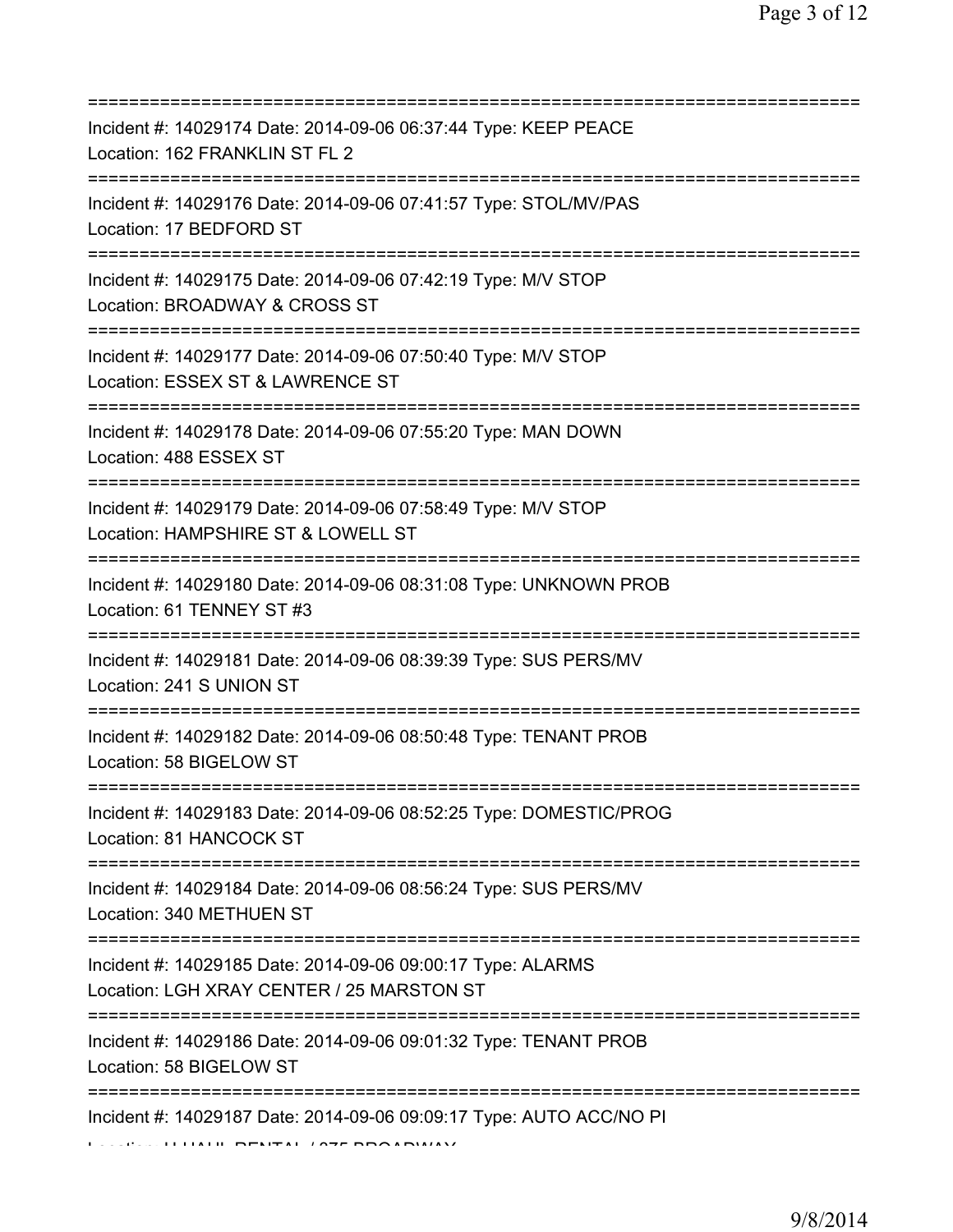=========================================================================== Incident #: 14029188 Date: 2014-09-06 10:01:34 Type: MEDIC SUPPORT Location: 356 JACKSON ST #APT2 =========================================================================== Incident #: 14029190 Date: 2014-09-06 10:06:56 Type: SUS PERS/MV Location: ESSEX ST & LAWRENCE ST =========================================================================== Incident #: 14029189 Date: 2014-09-06 10:07:19 Type: UNWANTEDGUEST Location: 36 ANDOVER ST =========================================================================== Incident #: 14029191 Date: 2014-09-06 10:14:27 Type: AUTO ACC/UNK PI Location: 533 HAMPSHIRE ST =========================================================================== Incident #: 14029192 Date: 2014-09-06 10:35:01 Type: HARASSMENT Location: 41 FARNHAM ST =========================================================================== Incident #: 14029193 Date: 2014-09-06 10:45:23 Type: MV/BLOCKING Location: 169 HAVERHILL ST =========================================================================== Incident #: 14029194 Date: 2014-09-06 10:47:56 Type: STOL/MV/PAS Location: 54 B ABBOTT ST =========================================================================== Incident #: 14029195 Date: 2014-09-06 10:52:45 Type: M/V STOP Location: 141 AMESBURY ST =========================================================================== Incident #: 14029196 Date: 2014-09-06 10:54:00 Type: M/V STOP Location: CENTRAL BRIDGE =========================================================================== Incident #: 14029197 Date: 2014-09-06 10:54:56 Type: AUTO ACC/NO PI Location: 58 AVON ST =========================================================================== Incident #: 14029199 Date: 2014-09-06 10:55:57 Type: THREATS Location: 20 KNOX ST #18 =========================================================================== Incident #: 14029198 Date: 2014-09-06 10:59:26 Type: SPECIAL CHECK Location: OLD HIGH SCHOOL / 233 HAVERHILL ST =========================================================================== Incident #: 14029200 Date: 2014-09-06 11:04:32 Type: CK WELL BEING Location: 316 ESSEX ST #6 =========================================================================== Incident #: 14029201 Date: 2014-09-06 11:07:37 Type: M/V STOP Location: CHAMPLAIN AV & OXFORD ST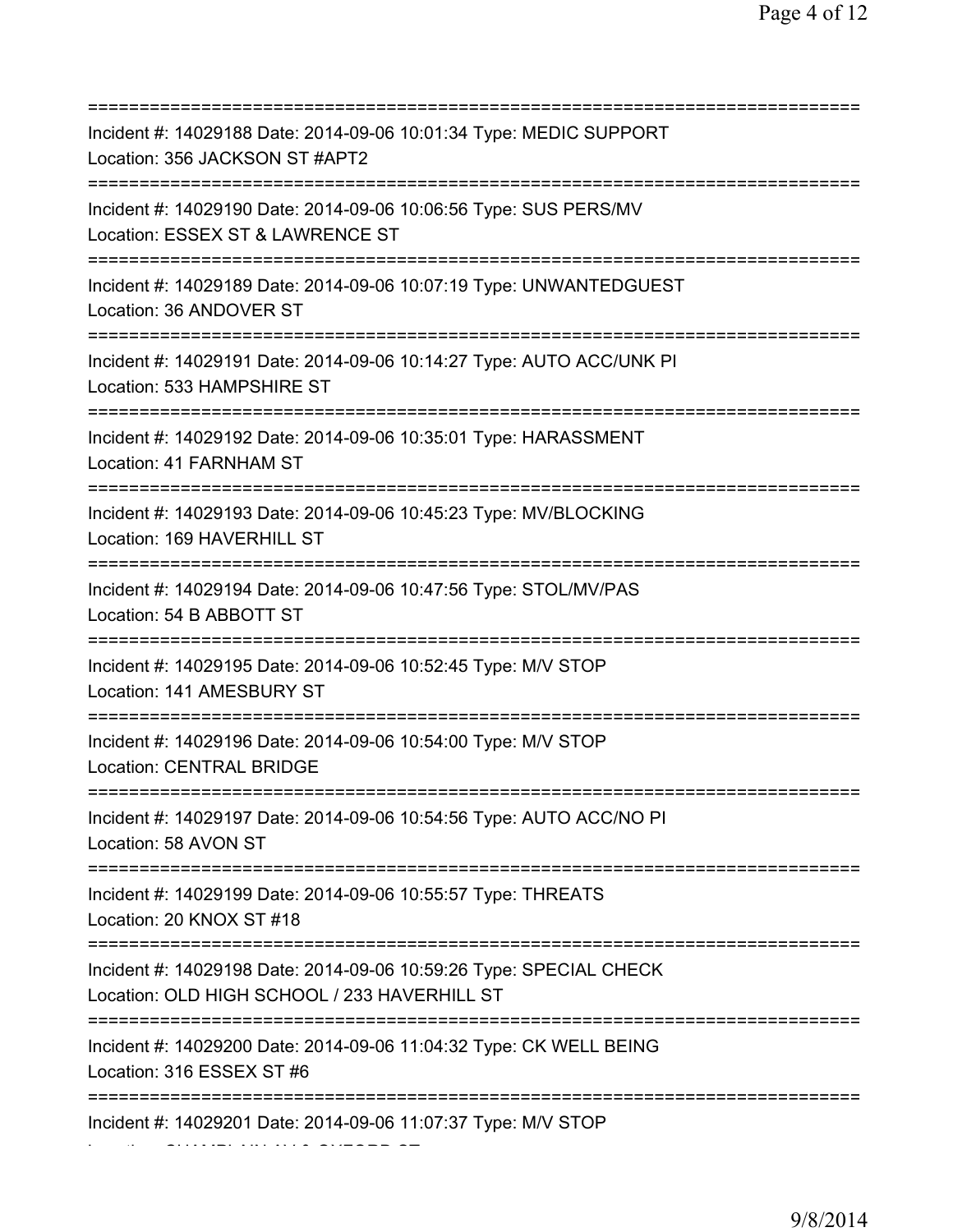=========================================================================== Incident #: 14029202 Date: 2014-09-06 11:25:52 Type: MAL DAMAGE Location: METHUEN ST & NEWBURY ST =========================================================================== Incident #: 14029203 Date: 2014-09-06 11:38:53 Type: M/V STOP Location: CANAL ST & UNION ST =========================================================================== Incident #: 14029204 Date: 2014-09-06 11:58:48 Type: ALARM/BURG Location: LEAHY SCHOOL / 100 ERVING AV =========================================================================== Incident #: 14029205 Date: 2014-09-06 11:59:18 Type: SUS PERS/MV Location: MCCANN LIQUORS / 253 S UNION ST =========================================================================== Incident #: 14029206 Date: 2014-09-06 12:06:31 Type: SUS PERS/MV Location: ERVING AV & LAWRENCE ST =========================================================================== Incident #: 14029207 Date: 2014-09-06 12:21:54 Type: HIT & RUN M/V Location: 81 LEXINGTON ST =========================================================================== Incident #: 14029209 Date: 2014-09-06 12:28:18 Type: THREATS Location: 20 KNOX ST #18 =========================================================================== Incident #: 14029208 Date: 2014-09-06 12:42:30 Type: M/V STOP Location: CANAL ST & LAWRENCE ST =========================================================================== Incident #: 14029211 Date: 2014-09-06 12:52:06 Type: LARCENY/PAST Location: 391 PROSPECT ST =========================================================================== Incident #: 14029210 Date: 2014-09-06 12:57:19 Type: A&B D/W PAST Location: LAWRENCE ST & PARK ST =========================================================================== Incident #: 14029212 Date: 2014-09-06 13:09:57 Type: TRESPASSING Location: HAYES TAVERN INC / 167 S UNION ST =========================================================================== Incident #: 14029213 Date: 2014-09-06 13:12:48 Type: SHOPLIFTING Location: GIGANTE MEAT MARKET / 139 PARK ST =========================================================================== Incident #: 14029214 Date: 2014-09-06 13:20:56 Type: LIC PLATE STO Location: 117 STREANS AV =========================================================================== Incident #: 14029215 Date: 2014-09-06 13:25:04 Type: M/V STOP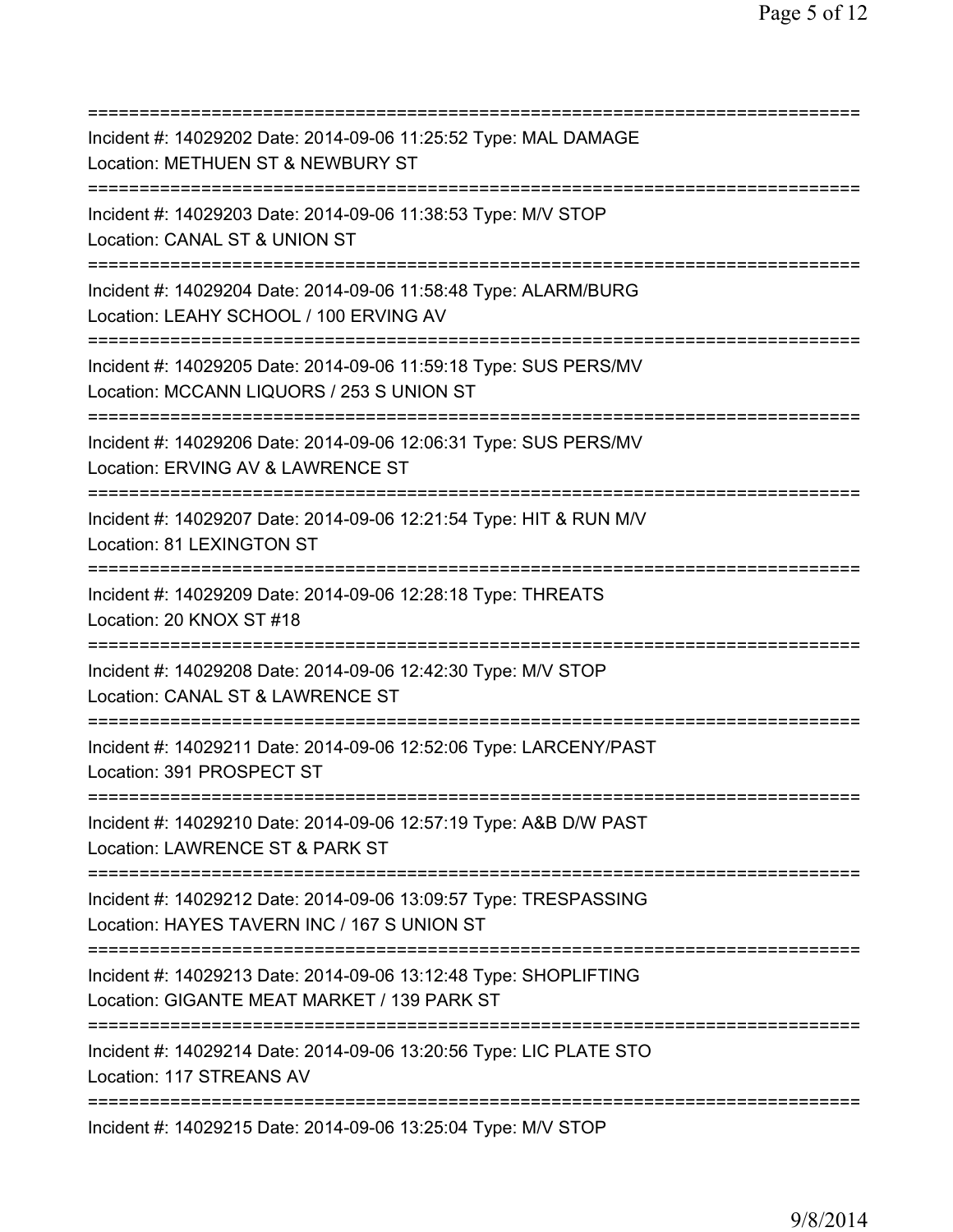=========================================================================== Incident #: 14029216 Date: 2014-09-06 13:30:08 Type: LARCENY/PAST Location: 780 MERRIMACK ST =========================================================================== Incident #: 14029217 Date: 2014-09-06 13:47:44 Type: SUS PERS/MV Location: 337 METHUEN ST =========================================================================== Incident #: 14029218 Date: 2014-09-06 13:48:53 Type: ALARM/BURG Location: LIV BOUTIQUE / 101 JACKSON ST #UNIT 1 =========================================================================== Incident #: 14029219 Date: 2014-09-06 14:15:56 Type: M/V STOP Location: BROOK STREET PARK CALLBOX / 67 BROOK ST =========================================================================== Incident #: 14029220 Date: 2014-09-06 14:42:51 Type: MAL DAMAGE Location: 57 WALNUT ST =========================================================================== Incident #: 14029221 Date: 2014-09-06 15:03:46 Type: DISTURBANCE Location: 59 BOXFORD ST =========================================================================== Incident #: 14029223 Date: 2014-09-06 15:20:59 Type: LARCENY/MV/PAST Location: 122 BOWDOIN ST =========================================================================== Incident #: 14029222 Date: 2014-09-06 15:21:48 Type: RECOV/STOL/MV Location: LOWELL ST & WINTER ST =========================================================================== Incident #: 14029224 Date: 2014-09-06 15:23:27 Type: LARCENY/MV/PAST Location: 122 BOWDOIN ST =========================================================================== Incident #: 14029225 Date: 2014-09-06 15:29:17 Type: M/V STOP Location: INMAN ST & S BROADWAY =========================================================================== Incident #: 14029226 Date: 2014-09-06 15:36:01 Type: AUTO ACC/PI Location: 15 CAMELLA TEOLI WY =========================================================================== Incident #: 14029227 Date: 2014-09-06 15:43:38 Type: TRESPASSING Location: 333 WINTHROP AV =========================================================================== Incident #: 14029228 Date: 2014-09-06 15:49:55 Type: AUTO ACC/NO PI Location: RT 114 & MARKET BASKET ENTRANCE =========================================================================== Incident #: 14029229 Date: 2014-09-06 15:53:28 Type: M/V STOP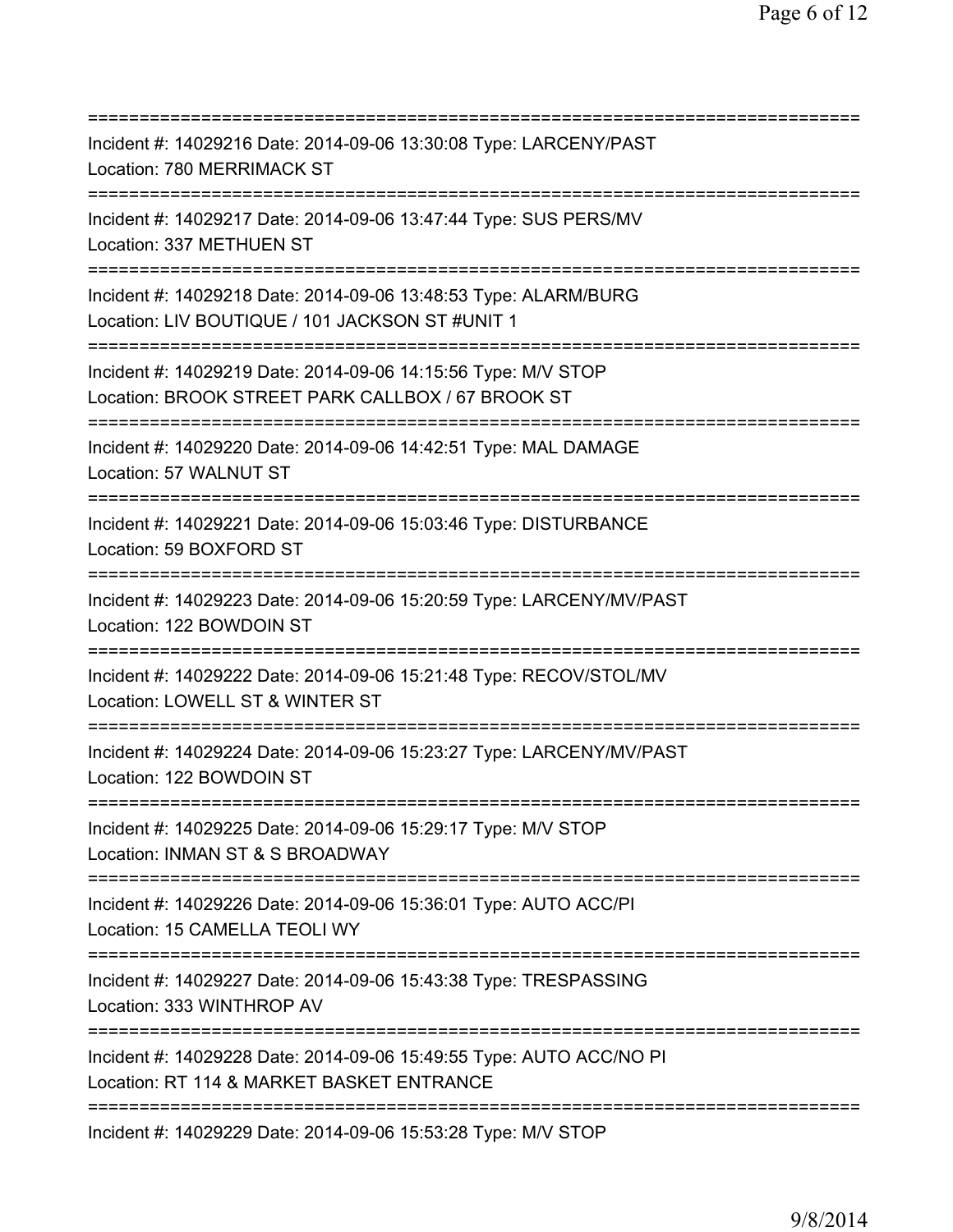Location: 600 ESSEX ST =========================================================================== Incident #: 14029230 Date: 2014-09-06 16:04:30 Type: AUTO ACC/NO PI Location: RT 114 & WINTHROP AV =========================================================================== Incident #: 14029231 Date: 2014-09-06 16:10:13 Type: ALARMS Location: LAWRENCE SCHOOL DEPT / 255 ESSEX ST =========================================================================== Incident #: 14029232 Date: 2014-09-06 16:27:35 Type: THREATS Location: 80 BAILEY ST FL 1 =========================================================================== Incident #: 14029233 Date: 2014-09-06 17:07:12 Type: ALARM/BURG Location: CENTRAL CATHOLIC / 300 HAMPSHIRE ST =========================================================================== Incident #: 14029235 Date: 2014-09-06 17:09:41 Type: ALARM/BURG Location: SO LAW EAST / 165 CRAWFORD ST =========================================================================== Incident #: 14029234 Date: 2014-09-06 17:09:50 Type: ALARM/BURG Location: 50 PLEASANT ST =========================================================================== Incident #: 14029236 Date: 2014-09-06 17:10:59 Type: ALARM/BURG Location: DOMINGUEZ RESIDENCE / 396 MARKET ST =========================================================================== Incident #: 14029237 Date: 2014-09-06 17:13:20 Type: ALARM/BURG Location: DENTAL ARTS / 234 ESSEX ST =========================================================================== Incident #: 14029238 Date: 2014-09-06 17:14:03 Type: WIRE DOWN Location: 210 BAILEY ST =========================================================================== Incident #: 14029239 Date: 2014-09-06 17:15:43 Type: GENERAL SERV Location: 117 LEXINGTON ST =========================================================================== Incident #: 14029240 Date: 2014-09-06 17:17:03 Type: GENERAL SERV Location: 17 RIDGE RD =========================================================================== Incident #: 14029241 Date: 2014-09-06 17:18:41 Type: DOMESTIC/PROG Location: 128 SPRUCE ST FL 1 =========================================================================== Incident #: 14029243 Date: 2014-09-06 17:21:47 Type: ANIMAL COMPL Location: 107 BAILEY ST =========================================================================== Incident #: 14029242 Date: 2014 09 06 17:22:11 Type: SPECIAL CHECK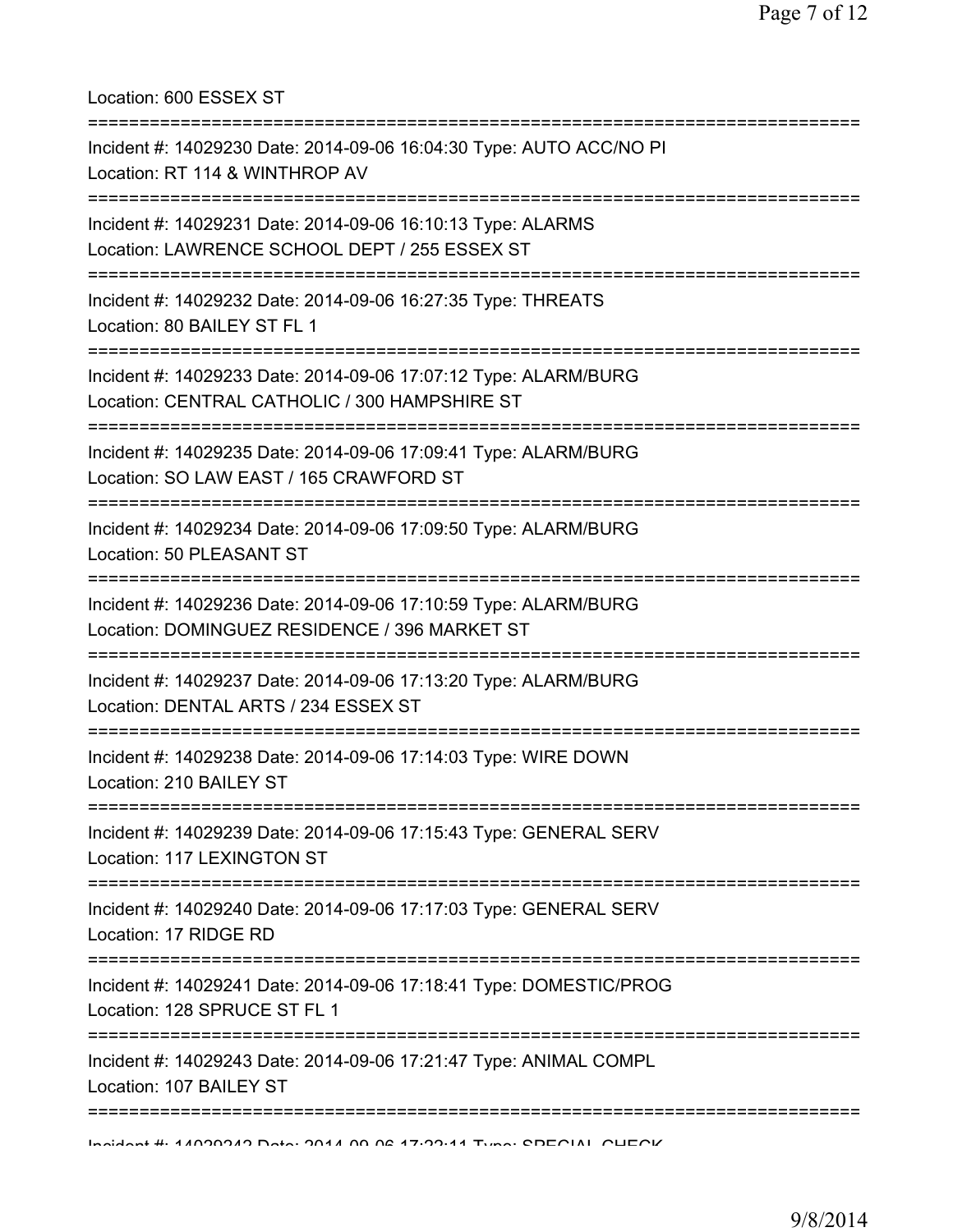Location: 124 BUTLER ST

| Incident #: 14029244 Date: 2014-09-06 17:32:02 Type: ALARM/BURG<br>Location: ABBOTT HARDWARE / 20 WINTER ST                                   |
|-----------------------------------------------------------------------------------------------------------------------------------------------|
| ;====================================<br>Incident #: 14029245 Date: 2014-09-06 17:34:54 Type: TOW OF M/V<br>Location: EXETER ST & PHILLIPS ST |
| Incident #: 14029246 Date: 2014-09-06 17:35:03 Type: GENERAL SERV<br>Location: 133 ABBOTT ST                                                  |
| Incident #: 14029247 Date: 2014-09-06 17:38:41 Type: FIGHT<br>Location: 206 ESSEX ST FL 2                                                     |
| Incident #: 14029248 Date: 2014-09-06 17:42:25 Type: GENERAL SERV<br>Location: ANDOVER ST & CLIFTON ST                                        |
| Incident #: 14029249 Date: 2014-09-06 17:47:12 Type: VIO 209A<br>Location: 22 CEDAR ST                                                        |
| Incident #: 14029250 Date: 2014-09-06 17:50:15 Type: WIRE DOWN<br>Location: 523 S UNION ST                                                    |
| Incident #: 14029251 Date: 2014-09-06 18:04:24 Type: WIRE DOWN<br>Location: 36 BORDER ST                                                      |
| Incident #: 14029253 Date: 2014-09-06 18:06:22 Type: ALARM/BURG<br>Location: CHILDRENS CENTER / 581 ANDOVER ST                                |
| Incident #: 14029252 Date: 2014-09-06 18:06:34 Type: ALARM/BURG<br>Location: FROST SCHOOL / 33 HAMLET ST                                      |
| Incident #: 14029254 Date: 2014-09-06 18:10:08 Type: ALARM/BURG<br>Location: DUNCAN RESIDENCE / 7 CUTLER ST                                   |
| Incident #: 14029255 Date: 2014-09-06 18:12:36 Type: ALARM/BURG<br>Location: M-B DISTRIBUTOR, INCORPORATED / 1 GROCERY WY                     |
| Incident #: 14029256 Date: 2014-09-06 18:18:39 Type: ALARM/BURG<br>Location: ALL BRITE CARPET / 223 WINTHROP AV                               |
|                                                                                                                                               |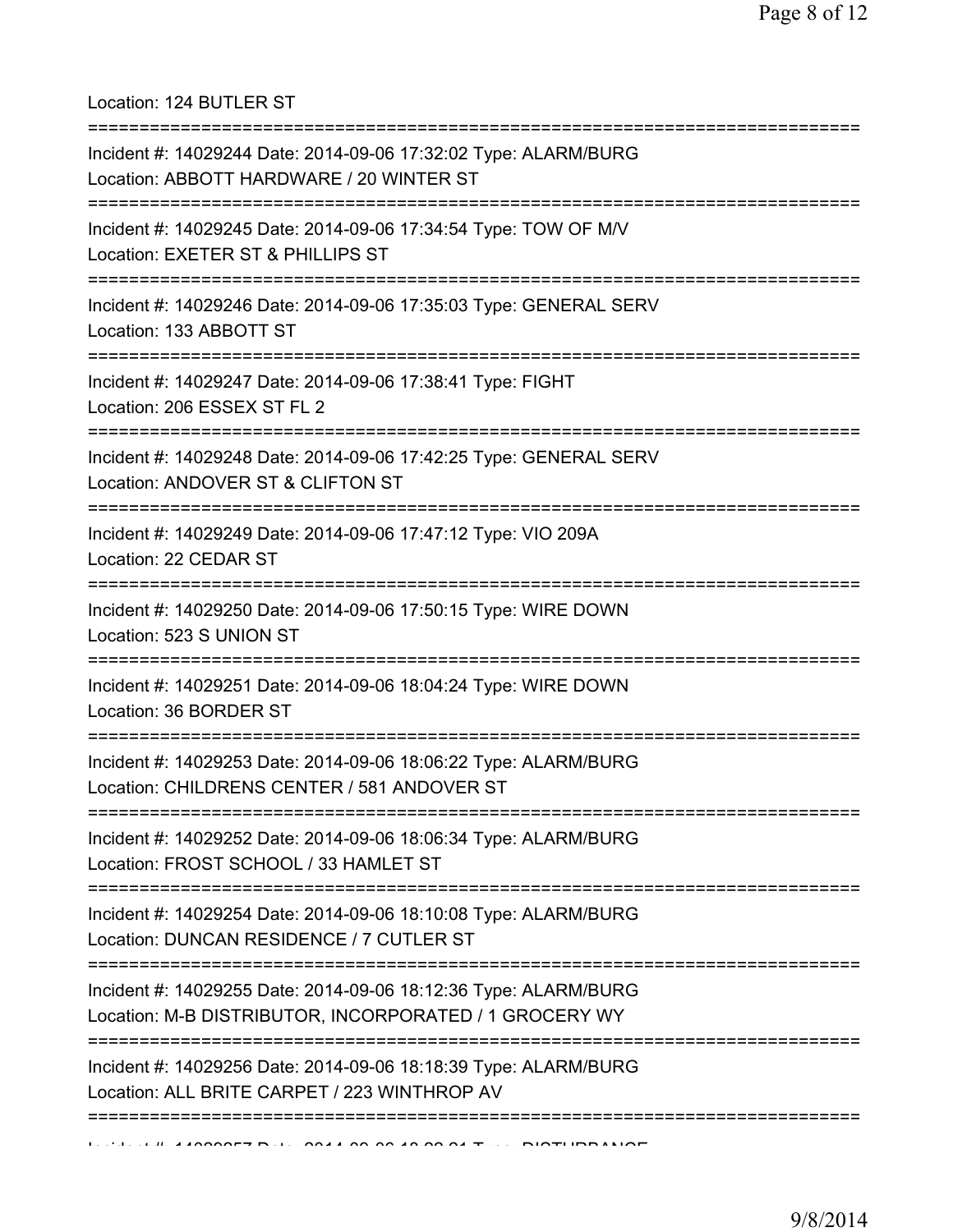| Location: 317 LOWELL ST FL 2<br>=====================                                                                                          |
|------------------------------------------------------------------------------------------------------------------------------------------------|
| Incident #: 14029258 Date: 2014-09-06 18:27:18 Type: SHOTS FIRED<br>Location: 209 BAILEY ST                                                    |
| Incident #: 14029259 Date: 2014-09-06 18:27:47 Type: ROBBERY UNARM<br>Location: TEDESCHI / 208 S BROADWAY                                      |
| Incident #: 14029260 Date: 2014-09-06 18:36:27 Type: GENERAL SERV<br>Location: 137 ESSEX ST                                                    |
| Incident #: 14029261 Date: 2014-09-06 18:37:59 Type: ALARM/BURG<br>Location: J & J NAILS II / 160 WINTHROP AV                                  |
| Incident #: 14029262 Date: 2014-09-06 18:40:03 Type: ALARM/BURG<br>Location: FAMILY DENTAL / 160 WINTHROP AV<br>============================== |
| Incident #: 14029263 Date: 2014-09-06 18:41:38 Type: DOMESTIC/PROG<br>Location: 18 SUMMER ST                                                   |
| Incident #: 14029264 Date: 2014-09-06 18:46:00 Type: CK WELL BEING<br>Location: 96 COLONIAL RD                                                 |
| Incident #: 14029265 Date: 2014-09-06 19:04:39 Type: GENERAL SERV<br>Location: 46 WINTHROP AV                                                  |
| Incident #: 14029266 Date: 2014-09-06 19:13:15 Type: ALARM/BURG<br>Location: NECCO / 420 COMMON ST                                             |
| Incident #: 14029267 Date: 2014-09-06 19:41:00 Type: GENERAL SERV<br>Location: 57 DORCHESTER ST                                                |
| Incident #: 14029268 Date: 2014-09-06 19:53:33 Type: ALARM/BURG<br>Location: SHIN SHIN GROCERY / 603 S UNION ST                                |
| Incident #: 14029269 Date: 2014-09-06 19:56:15 Type: MV/BLOCKING<br>Location: BAILEY ST & SHAWSHEEN RD                                         |
| Incident #: 14029270 Date: 2014-09-06 20:00:52 Type: GUN CALL<br><b>Location: LASALLE AV</b>                                                   |
|                                                                                                                                                |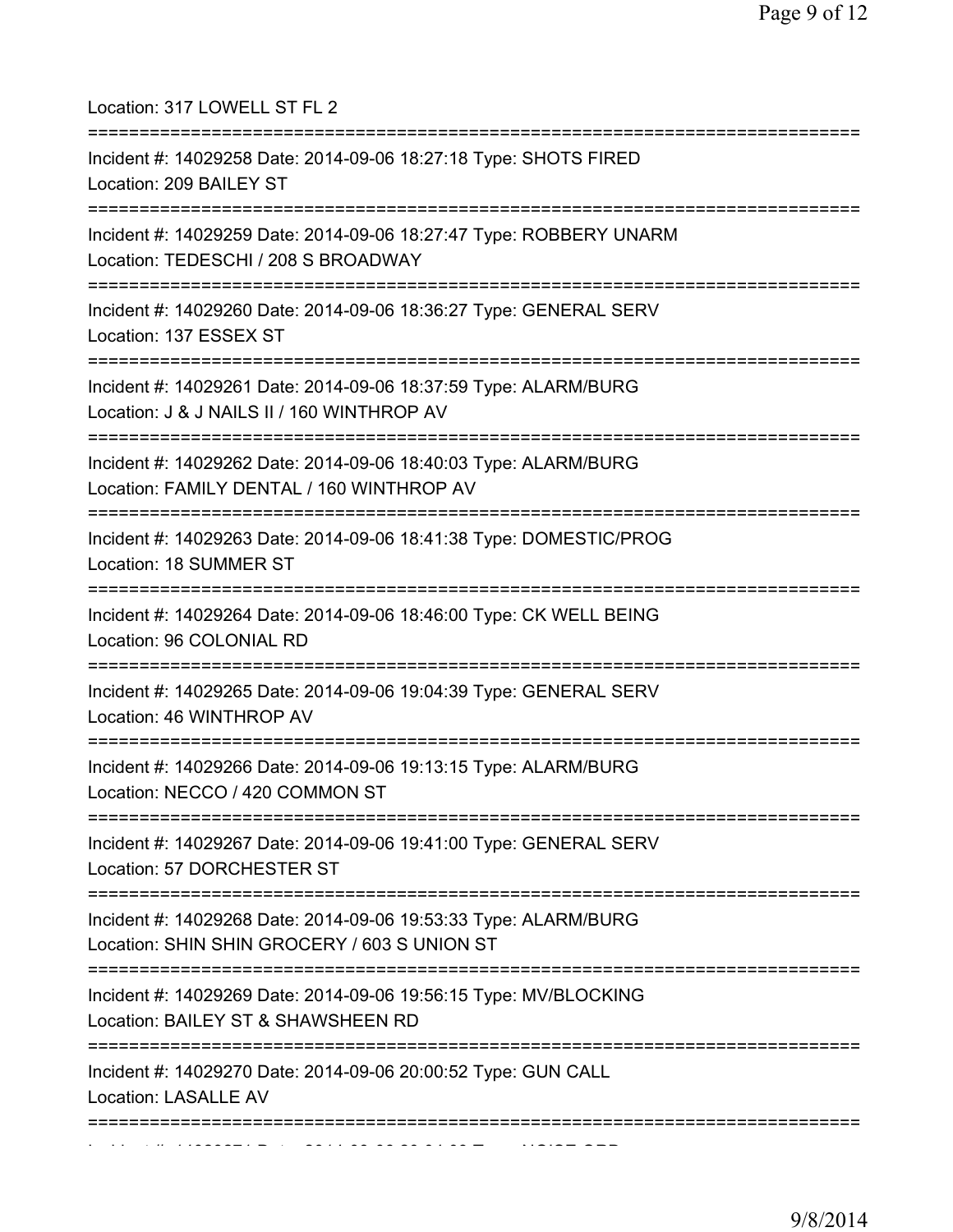Location: 76 SALEM ST

| Incident #: 14029272 Date: 2014-09-06 20:20:18 Type: ALARM/BURG<br>Location: PEOPLES UNITED / 10 S BROADWAY              |
|--------------------------------------------------------------------------------------------------------------------------|
| Incident #: 14029273 Date: 2014-09-06 20:30:25 Type: A&B D/W PAST<br>Location: 57 SARGENT ST                             |
| Incident #: 14029274 Date: 2014-09-06 20:43:46 Type: MEDIC SUPPORT<br>Location: 37 SAUNDERS ST                           |
| Incident #: 14029275 Date: 2014-09-06 20:57:40 Type: FIRE WORKS<br>Location: 83 S BOWDOIN ST                             |
| Incident #: 14029276 Date: 2014-09-06 21:04:29 Type: THREATS<br>Location: 80 BAILEY ST                                   |
| Incident #: 14029278 Date: 2014-09-06 21:07:58 Type: MISSING PERS<br>Location: 204 SARATOGA ST                           |
| Incident #: 14029277 Date: 2014-09-06 21:08:04 Type: LARCENY/PAST<br>Location: 451 S BROADWAY                            |
| ==============<br>Incident #: 14029279 Date: 2014-09-06 21:09:35 Type: M/V STOP<br>Location: HAMPSHIRE ST & HAVERHILL ST |
| Incident #: 14029280 Date: 2014-09-06 21:29:49 Type: NOISE ORD<br>Location: 49 KINGSTON ST                               |
| Incident #: 14029282 Date: 2014-09-06 21:39:16 Type: MAN DOWN<br>Location: 212 BOXFORD ST                                |
| Incident #: 14029281 Date: 2014-09-06 21:39:18 Type: M/V STOP<br>Location: MARKET ST & PARKER ST                         |
| Incident #: 14029283 Date: 2014-09-06 21:40:07 Type: M/V STOP<br>Location: FERN ST & LAWRENCE ST                         |
| Incident #: 14029284 Date: 2014-09-06 21:52:33 Type: M/V STOP<br>Location: M&W TOWING / 19 MEDFORD ST                    |
|                                                                                                                          |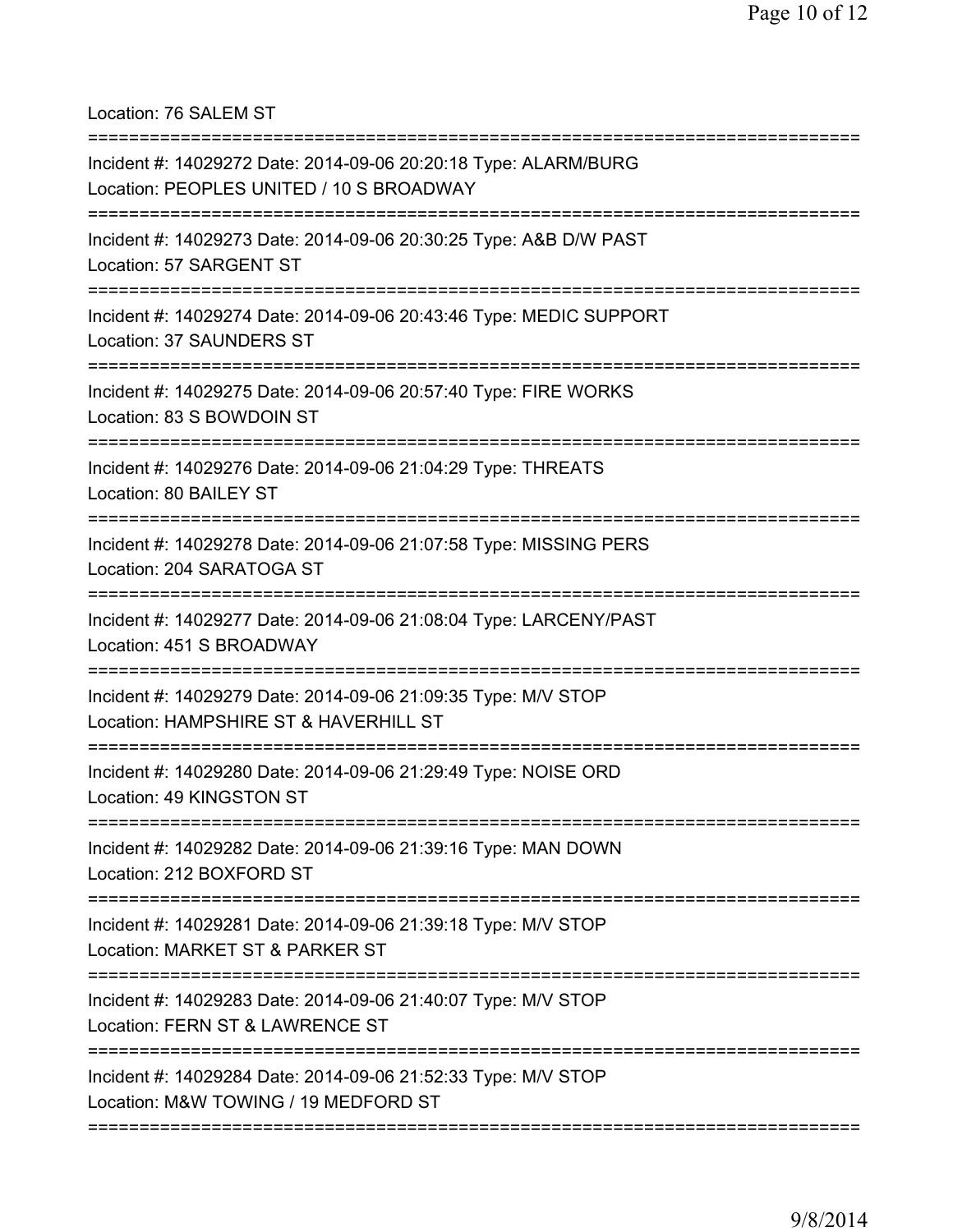Location: 381 CHESTNUT ST #96 =========================================================================== Incident #: 14029286 Date: 2014-09-06 22:21:20 Type: NOISE ORD Location: 106 HAWTHORNE WAY #304 =========================================================================== Incident #: 14029287 Date: 2014-09-06 22:29:24 Type: RECOV/STOL/MV Location: 44 MELVIN ST =========================================================================== Incident #: 14029288 Date: 2014-09-06 22:30:15 Type: RECOV/STOL/MV Location: 44 MELVIN ST =========================================================================== Incident #: 14029289 Date: 2014-09-06 22:35:17 Type: M/V STOP Location: FERGUSON ST & S BROADWAY =========================================================================== Incident #: 14029290 Date: 2014-09-06 22:44:29 Type: DOMESTIC/PROG Location: 75 BAILEY ST #2 =========================================================================== Incident #: 14029291 Date: 2014-09-06 22:47:37 Type: A&B PROG Location: 91 E HAVERHILL ST =========================================================================== Incident #: 14029292 Date: 2014-09-06 22:49:09 Type: NOISE ORD Location: 91 BELKNAP ST =========================================================================== Incident #: 14029293 Date: 2014-09-06 22:59:23 Type: M/V STOP Location: ANDOVER ST & PHILLIPS ST =========================================================================== Incident #: 14029295 Date: 2014-09-06 23:01:45 Type: SUS PERS/MV Location: 66 THORNTON ST =========================================================================== Incident #: 14029294 Date: 2014-09-06 23:04:19 Type: M/V STOP Location: KINGSTON ST & S BROADWAY =========================================================================== Incident #: 14029296 Date: 2014-09-06 23:16:51 Type: M/V STOP Location: S BROADWAY & SHATTUCK ST =========================================================================== Incident #: 14029297 Date: 2014-09-06 23:17:36 Type: M/V STOP Location: FRONT ST & S BROADWAY =========================================================================== Incident #: 14029298 Date: 2014-09-06 23:21:43 Type: M/V STOP Location: BOXFORD ST & WINTHROP AV ===========================================================================